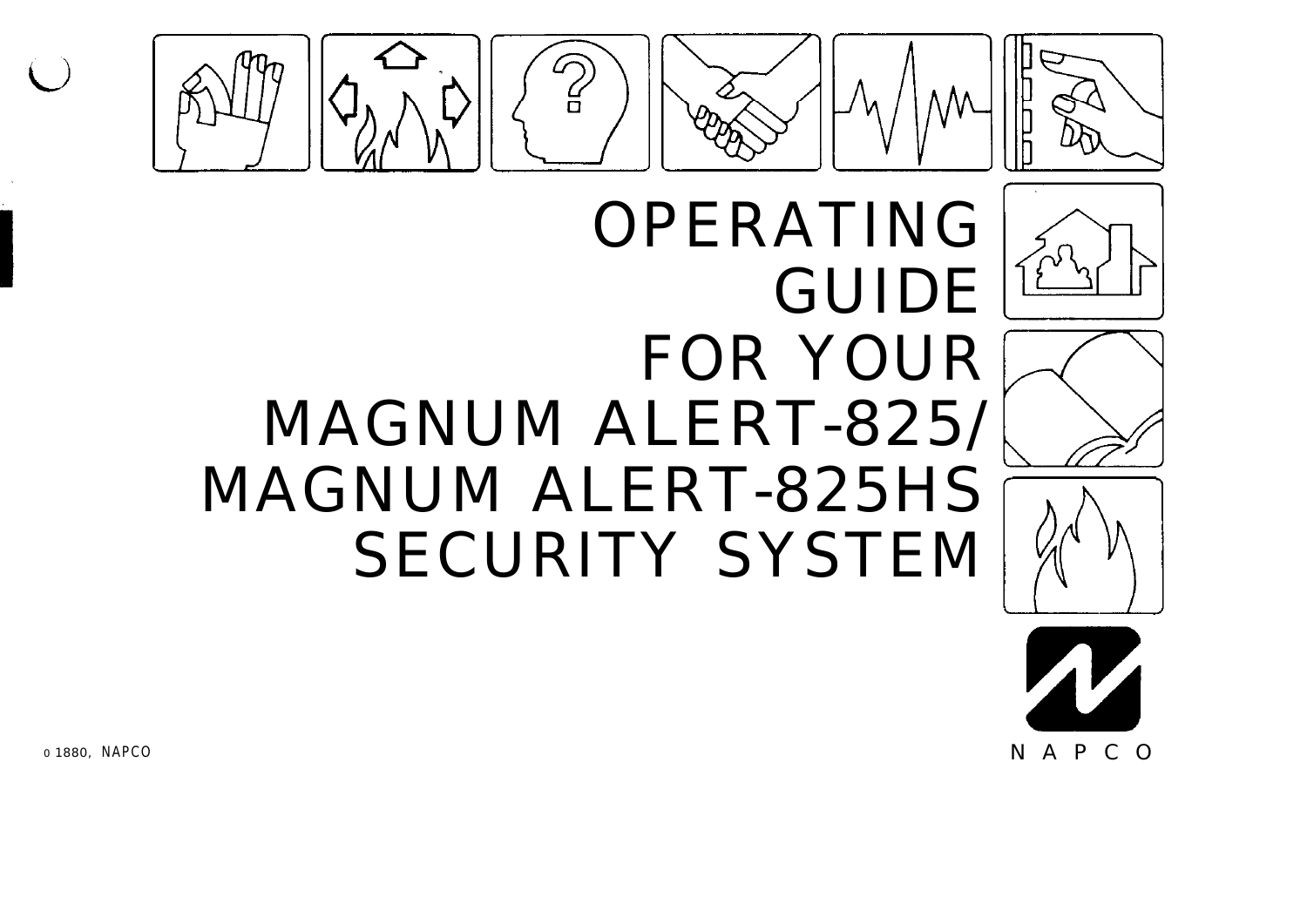

### **CONGRATULATIONS**

**Please read this guide thoroughly to familiarize yourself with your new security system. Keep this booklet handy for future reference. Note especially the ALARM PLAN on page 15. Your alarm specialist will help you fill it out and explain the various features and operating procedures for your new Magnum Alert-825/825HS.**

#### **NOTICE**

**You'll probably find items mentioned in this booklet which do not apply to your system. DON'T WORRY!**

**The Napco Magnum Alert-8254 825HS has such a wide variety of features that few, if any, security systems will ever need them all. Your alarm professional has chosen appropriate features for your situation. Ask him about them.**

**Your Magnum Alert-825/825HS is carefully designed and engineered to the highest industry standards. To provide optimum safety and security with this equipment, we recommend that the user become thoroughly familiar with the unit and periodically check its condition and state of readiness.**



**The face of the keypad lifts up to reveal a convenient index of protected zones.**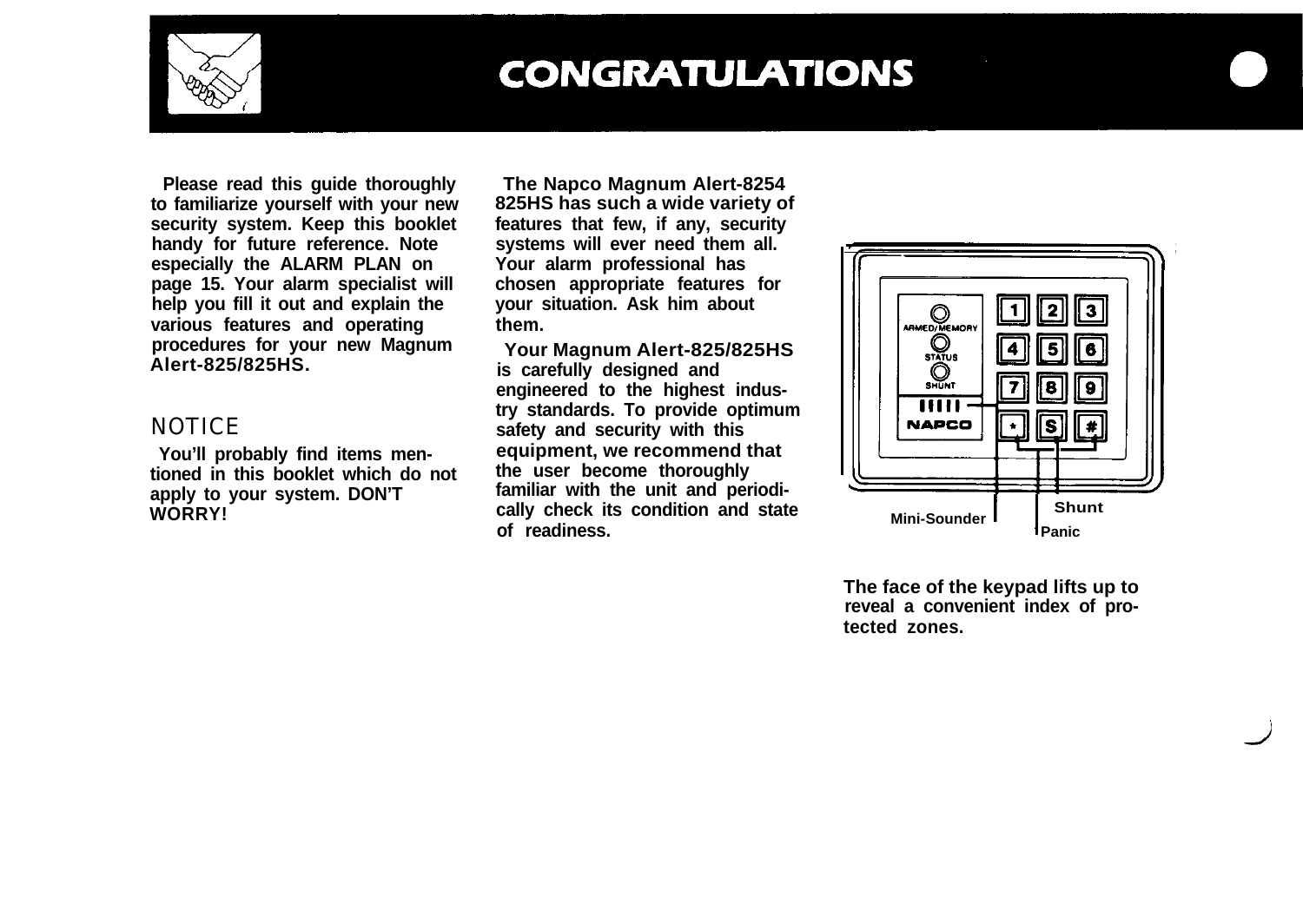### **GLOSSARY OF TERMS**



#### Abort Delay

A delay period that allows the system to be reset before it reports to a central station.

Alarm Plan<br>Identifies the areas of your premises protected by each zone of protection and lists zone features. (See page 15)

#### Ambush Code

A one or two-digit code used before an arm/ disarm code that causes a silent report to be sent to a central station. (Optional)

### Arming/Disarming

Turning your system ON or OFF. This can be done by entering a code on the Digit- Key keypad, or by turning an optional key- Switch.

Arm/Dlsarm (Personal) Codes Up to 4 four-digit codes used to arm and disarm the system from the keypad.

Battery<br>Stand by battery Is placed in the Control Center box to provide backup protection in the event of a power loss.

#### Central Station

Monitors incoming burglary and emergency Monitors incoming burglary and emergency<br>messages from the Digital Communicator, and alerts the proper authorities. (Optional feature)

#### Control Center The heart of the **Magnum Alert-825** security system: it controls all system functions.

Dlgltal Communicator Reports burglary and emergencies directly to the central station over telephone lines.

Napco's Digit-key keypad puts Control Center functions at your fingertips. It can be mounted either at the Control Center or anywhere in your premises.

Exlt/Entry Delay Lets you exit and enter your premises without setting off an alarm after the system is armed.

Hold Down Functlon Digit keys have secondary functions which are activated by holding down a digit until a beep is heard.

Fallback Code A pre-programmed four-digit code that may be used to disarm your system should all user codes be erased (as after an extended power failure).

#### Mlnl-Sounder Buzzer at each Napco Digit-Key keypad warns that entry delay time has started. It also sounds when you attempt to arm the system if a particular zone is in "trouble". It also verifies contact with a central station when a closing signal is sent (optional).

Panic Buttons Two buttons (\* and #) on the Digit-Key keypad which will alert the central station of an emergency.

#### Report<br>A communication sent to a central station indicating a specificchange in condition of

the security system (alarm, trouble, low battery, etc.). (optional)

#### Shunt Button Labelled "S" on the Digit-Key keypad. Lets you manually remove one or more protective zones from the system.

#### Zones

**Independent, circuits** that protect specific areas of your premises.

**Auto Shunted Zone:** A zone capable of being automatically bypassed (shunted) out of the protection system if it is in "trouble" (faulty) when you attempt to arm the system.

Burglary Zones: Detect intrusion.<br>Day Zone: A zone programmed to cause visual and audible ( optional) indication at the Digit-Key keypad when it is in "trouble" during the disarmed period.

**Exlt/Entry Follower Zone:** Provides exit and entry delay for interior devices. Entry delay only occurs if re-entry takes place through the normal exit/entry door. **Group Shunt Zones:** A group of zones programmed so they can be manually by passed (shunted) all at once.

Priority Zones: When a zone selected for the feature is in "trouble" it will be impossible to arm the Control Center. **Selectlve Shunted Zones:** Zones that can be individually bypassed (shunted) using the Shunt Button.

**Trouble Zones:** Zones that cannot be armed becauseof an open window, door or other problem in the area.

24 Hour Zone: Are always armed and ready at all times to respond to an emergency situation. 3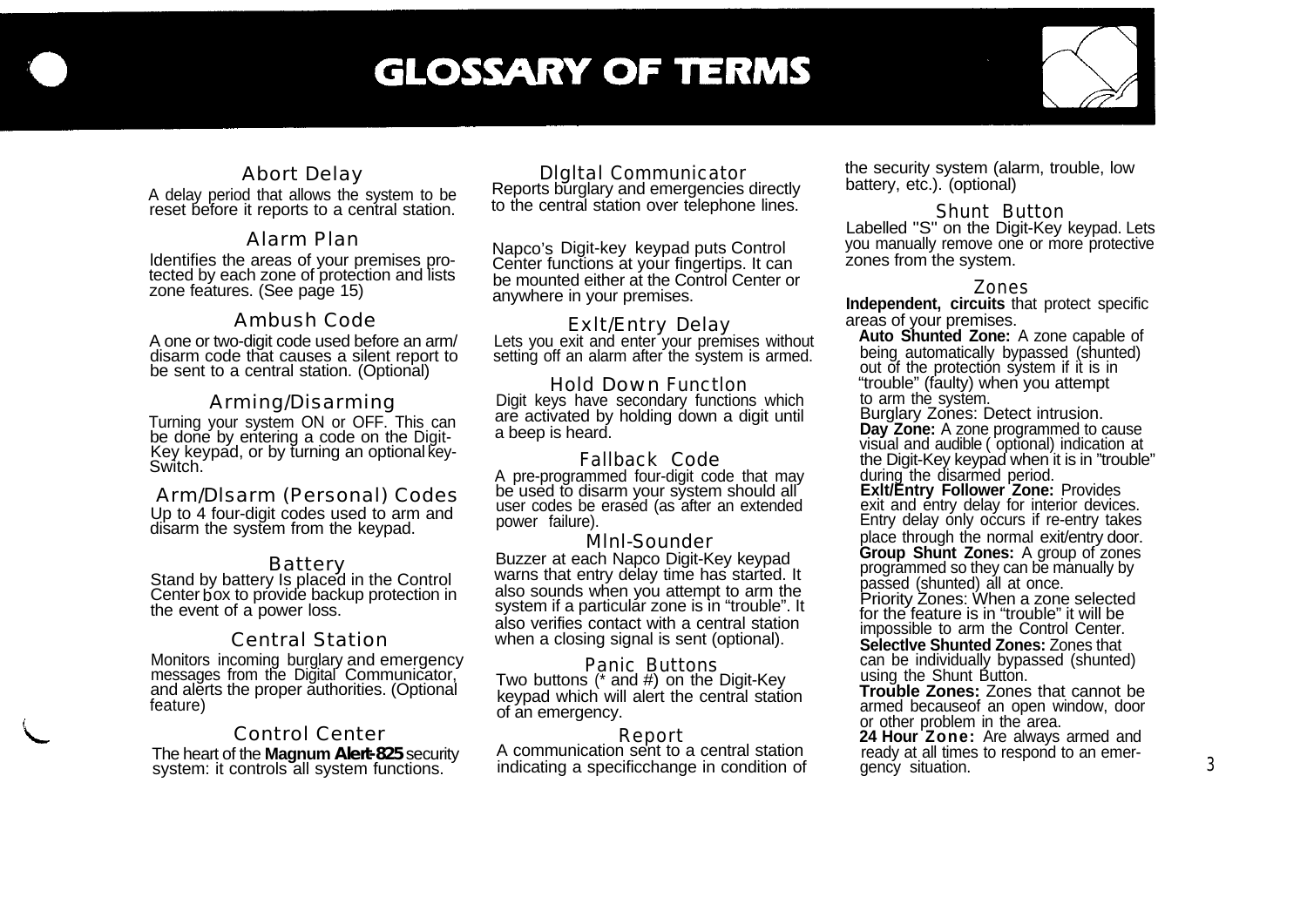

### **CONTROLS**

#### lndicator Lights **ARMED/MEMORY (Red)**

- Steady- system is armed.
- Flashes alarm condition. Flashes indicate the number of zone(s) which were violated. (see page 5, Key 2)

#### **STATUS (Green)**

- Steady system is disarmed, all zones okay.
- $\bullet$  Flashes  $\cdot$  a non-24 hour zone is in trouble. Flashes indicate the number of the zone(s) that are in trouble. Note: to stop flashing *hold down Key* 3 *for two seconds,*

#### **SHUNT (Yellow)**

♦ Steady - one or more zones manually shunted (bypassed).

*NOTE: all three lights flashing together indicates that AC power has been lost. Reset indication with Key 9 (see page 5).*

#### Mint-Sounder

- Steady Tone: day zone in trouble; entry delay in progress; system armed with a priority zone in trouble.
- $\bullet$  Beep (2 seconds): system armed with any zone auto shunted; or battery power low.

#### Arm-Disarm/Run/Load **Switch**

• Used to load (program-in) user arm/disarm codes. Slide switch to the right (LOAD) position when entering codes (refer to Selecting Your Codes on page 7).

Be sure to return theswitch to the center (RUN) position after all codes have been entered. Setting this spring-return switch to the left will also arm or disarm the system (unless this option has been removed). Your system will not operate with the switch in the LOAD position.

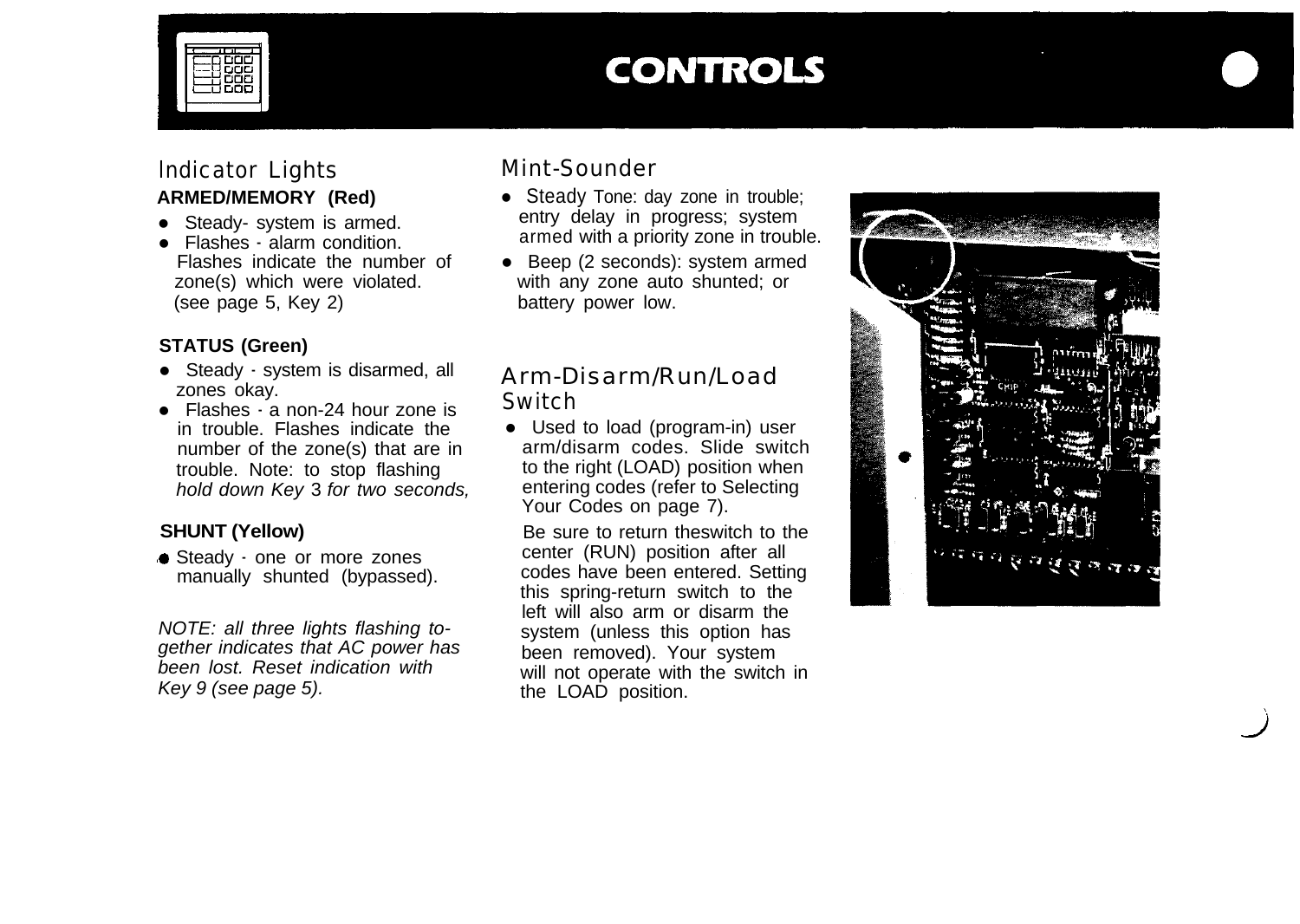

### Keys

*NOTICE:Keys1,2,3,4,5,9 and S must be held down for 2 seconds (until mini-sounder beeps) to perform their desianated 'Hold- Down " ("Key") functions.*

#### Key 1: TEST

Momentarily sounds the burglar alarm from the battery. If no alarm is heard, or if it is weak, the battery may need replacing. Use this test weekly. (To perform this function the key *must* be held down until a beep is heard.)

#### Key 2: ALARM HISTORY

This will flash the red ARMED/ MEMORY light to indicate the last alarm condition. Count the number of flashes to determine the zones violated. This feature does not reset; after the system is rearmed, the previous alarm history will remain in alarm memory until automatically reset by a new alarm condition. To perform this function the key *must* be held down until a beep is heard, and then continued to be held down until all information has been displayed.

#### Key 3: STATUS INDICATION RESET

This will stop the green STATUS light flashing. To turn STATUS flashirig back on, hold down Key 3 aaain. (To oerform this function the key *must* be held down until a beep is heard.)

#### Key 4: INSTANT PROTECTION

Cancels the exit/entry delay periods when arming. The delay is restored after you disarm the system. See page 10. (To perform this function the key *must* be held down until a beep is heard.)

#### Key 5: DOOR CHIME

This will initiate a feature that sounds a chime In the keypad each time the entry door on zone 1 is opened. This feature only works when the alarm system is disarmed (off). To eliminate the door chime feature, press this key again. A lengthy "chime" may be reset using Key 9 (MA-825HS only). (To perform these functions, the key *must* be *held* down until a beep is heard.)

#### Key 9: RESET

Used to reset a Dav Zone Mini-Sounder indication (MA-825HS only), a lengthy door "chime" (MA-825HS only). or the AC Failure indication (all three indicatora flashing), and to<br>bypass a troubled zone deaignated as a "Priority with Bypass Zone." (To reset any function, the key must be *held* down until **a** beep is heard.)

#### Key S: SHUNT

This will flash the vellow SHUNT light to indicate the zone(s) shunted. Count the number of flashes to determine the zone(s) shunted.

To perform this function the key *must* be held down until a beep is heard, and continued to be held down until all information has been displayed. The key does not have to be held down for either the Selective Zone Shunting feature (see page 10) or when selecting a new code (see page 7).

Keys \* and #: PANIC BUTTONS Activates the panic zone. Refer to "Panic Zone", page 10 for more information.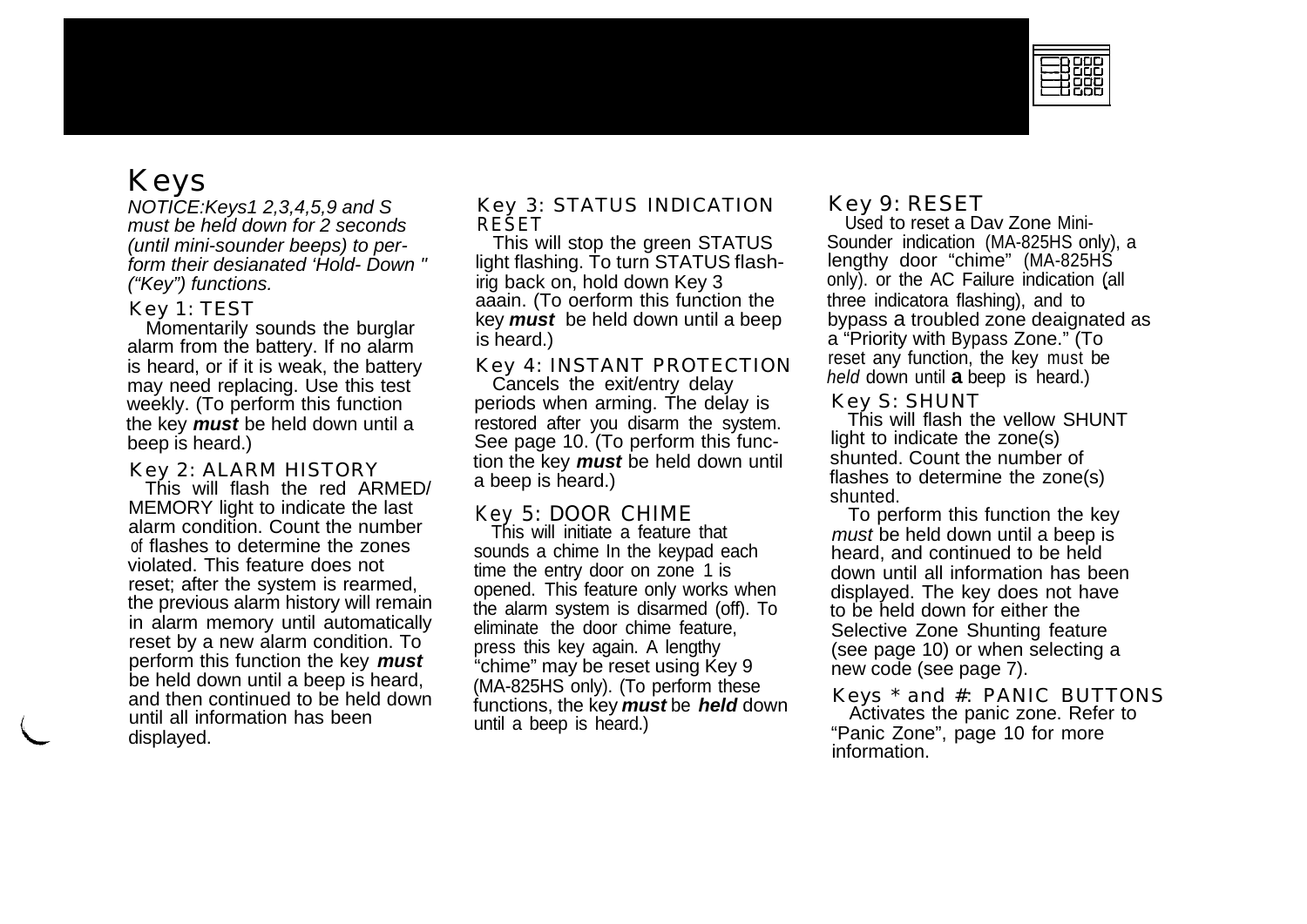

### **UNDERSTANDING YOUR SECURITY SYSTEM**

Your Magnum Alert-825/825HS Security System has three basic components:

#### 1. Zones

Your system is capable of monitoring up to six separate areas of your premises, including Ambush/Panic and Auxiliary zones.

Each zone is an independent circuit that protects a specific area of your premises. For example: your alarm specialist may have set aside a zone for window protection, exit/ entry delay, interior space protection, safe and valuables protection or emergencies. Each zone can be "programmed' to react in aspecific manner. Check and be certain that you know what each zone protects.

### 2. The Dlglt-Key Keypad

Lets you program arm/disarm codes; arm and disarm the system; check the condition(status) of each zone; temporarily bypass (shunt) individual (or group of) zones; send an ambush alarm; cancel exit/entry delay; test the battery and alarm devices; reset the AC-failure indication; and bypass a Bypass Zone.

Three lights and a Mini-Sounder on the Digit-Key keypad monitor the system.

#### 3. The Alarm Output

When any zone is activated, the Control Center responds by sounding an audible alarm and/or alerting a central station (optional). Your alarm specialist has programmed your system to react in a specific manner to each type of emergency. Be sure you understand how your system responds to these emergencies.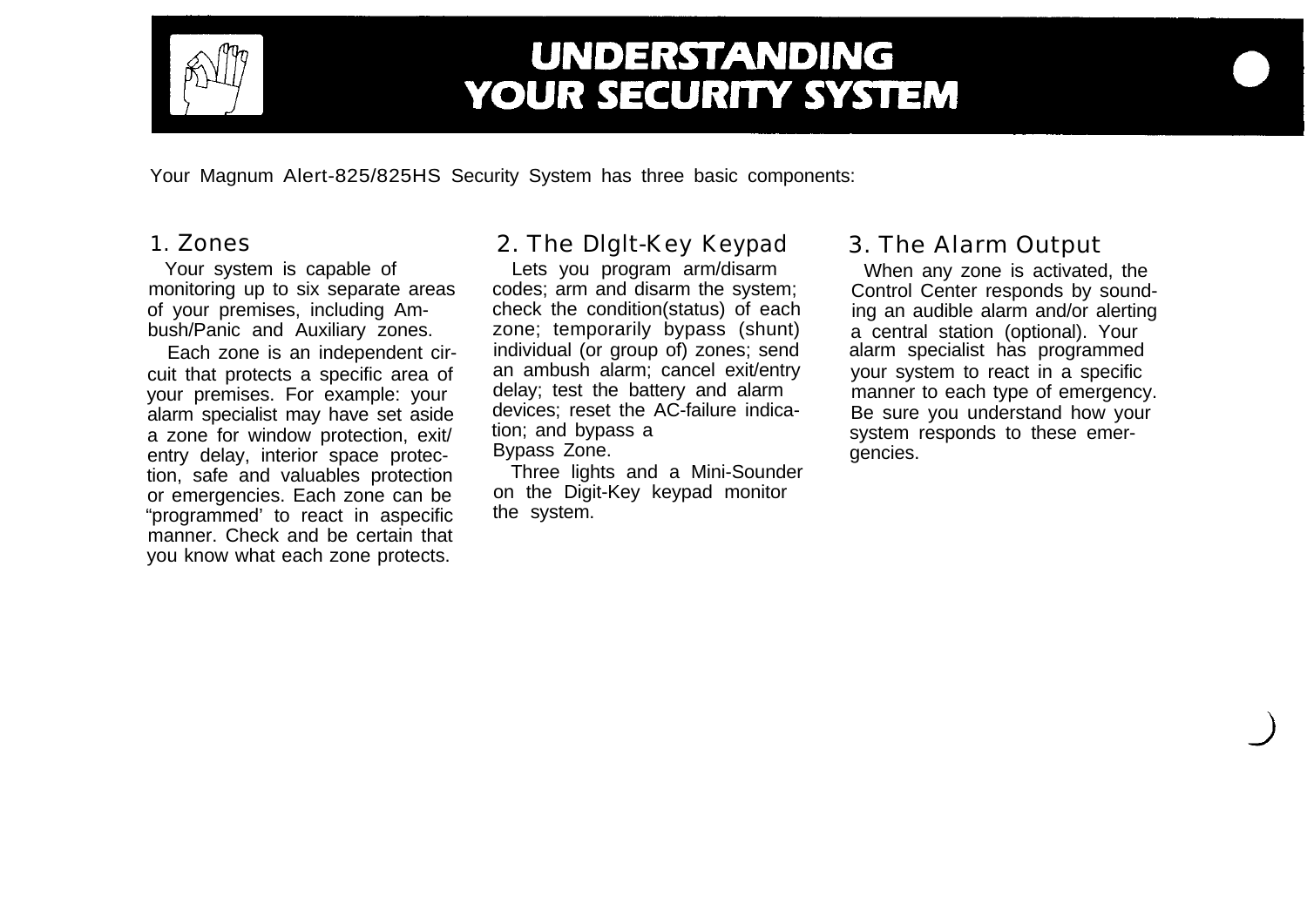## **USING YOUR SECURITY SYSTEM**



#### The Digit-Key Keypad

All security system operations are carried out at the keypad. Each key hasaspecialfunction of its own (see "CONTROLS" page 5) plus the ability to arm and disarm the system when they are used in a preselected combination (codes).

#### Personal ( Arm/Disarm) Codes

You can choose up to4 four-digit codes which will allow you to arm and disarm your system. Any of these codes can easily be changed, thus allowing temporary guests, babysitters, employees, etc., access to the premises. When no longer needed, the codes can be changed or removed from service.

Your security system cannot be disarmed by unauthorized persons. It will respond only when a code of your choosing is entered through the keypad.

#### Selecting Your Codes

To program these codes, slide the ARM-DISARM/RUN/LOAD switch (upper left corner of the Control Center, see page 4) to the right (LOAD). The three lights on the keypad will flash rapidly, and the Mini-Sounder will beep. At the keypad, enter any combination of up to four digits (there is no zero) as follows:

Press:

- $\bullet$  S + 1 + Four digit First User's Personal Code
	- S + 2 + Four digit Second User's Personal Code
- $S +3 +$  Four digit Third User's Personal Code
- $S + 4 +$  Four digit Fourth User's Personal Code

After all user codes have been entered, return the ARM-DISARM/ RUN/LOAD switch at the Control Center to the center( RUN) position. Remember: your system will not operate with the switch in the LOAD position.

*NOTE: You need not assign all four codes. Use only as many as you*

*need, and change them as often as you feel necessary (refer to Changing or Voiding a Code).*

#### Easy Arming (MA-825HS only)

If programmed, this feature permits quick arming by momentarily pressing Key 8. Disarming, however, will still require entry of a complete code.

#### Changing or Voldlng a Code

Changing any user's code is accomplished by using the foregoing procedure and simply changing the 4-digit combination. Thus.

 $User 3's code:$ 

- 1. Set the ARM-DISARM/RUN/ LOAD switch to LOAD.
- 2. Press  $S + 3 +$  Four new digits, user 3's new code.
- 3. Return the ARM-DISARM/ RUN/LOAD switch to RUN.  $\frac{7}{1}$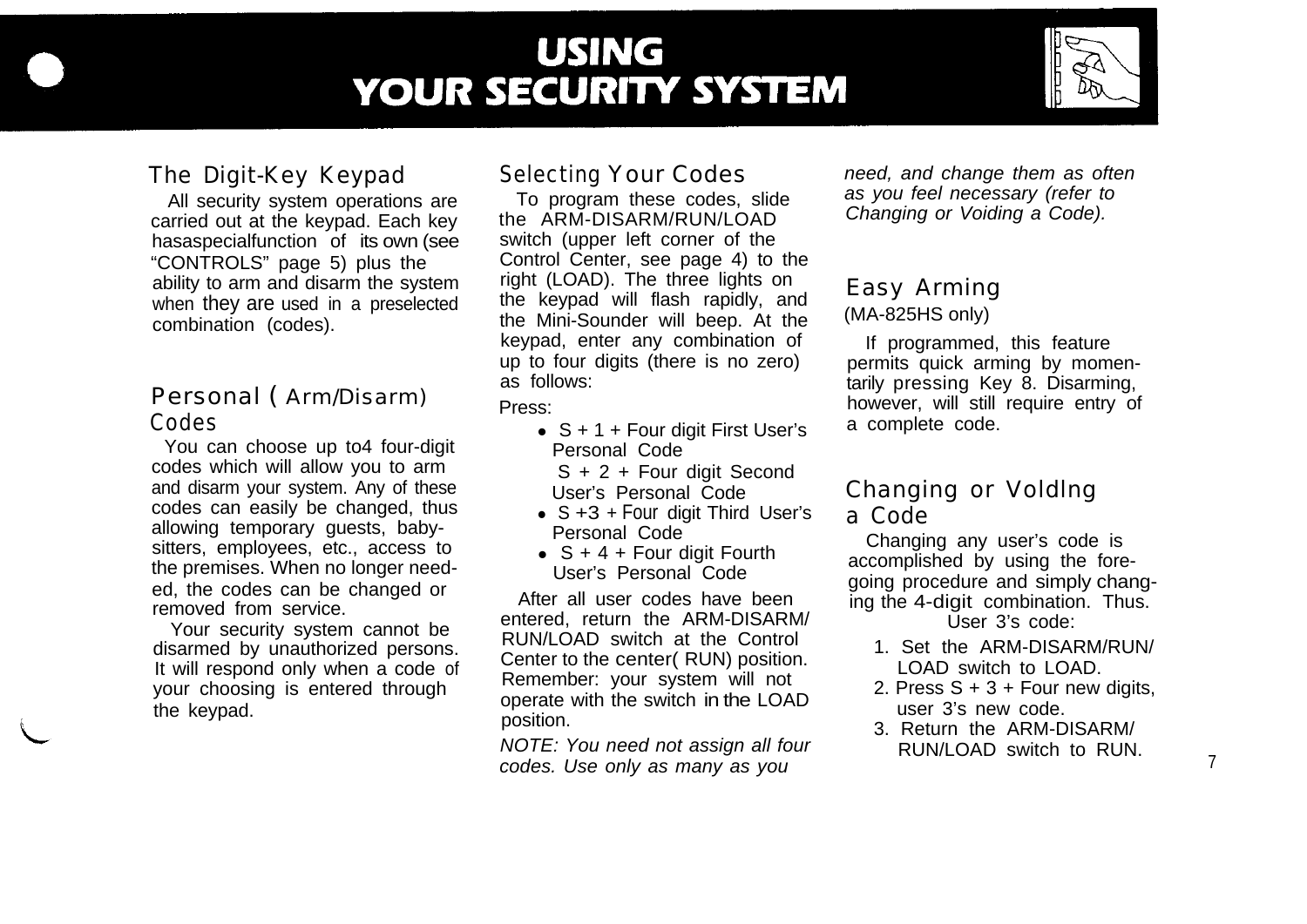

### **PROTECTING YOUR PREMISES WHILE YOU ARE AWAY**

#### Checking AC Power

If the three lights of your keypad are blinking slowly, you have lost AC power. Check to see if there has been a general power outage, or if the Control Center's transformer is disconnected. If you must operate without AC power, press Key9 to stop the lights from blinking. Next, test your standby battery by pressing Key 1. If the alarm doesn't sound, or is weak, replace the battery. Check your battery weekly.

#### Armlng The System Before You Leave

Before you attempt to arm the system, check the STATUS light on the keypad. If the light is on, you may enter your code, but be prepared to leave immediately. Upon arming, the red ARMED/ MEMORY light will come on and the green STATUS light will go out. Leave immediatelythrough the exit/ entry door before the exit-delay time runs out. If you take too long 8 to leave the premises, the MiniSounder will warn you that exitdelay time has expired and entrydelay time has started. To avoid causing an alarm, quickly return to the keypad and enter your code to disarm the Control Center. You may then rearm and try to exit again.

#### System Does Not Respond to Personal Code

If after an extended power failure your personal codes do not work, you can temporarily use the " Fallback" code to operate the system. To restore personal codes, see page 7 "Selecting Your Codes".

#### Arming With A Zone In Trouble

If the green STATUS light is flashing, at least one'non-24 Hour Zone is in trouble (in an open or shorted condition) and incapable of being armed. Count the number of flashes to determine the zone(s) in trouble. For example, if your back door is open on Zone 1 and a window is open on Zone 3, the STATUS lamp

will flash once for Zone 1; pause; then flash three times for Zone 3. Try to clear the troubled zone(s) yourself. In this example you can clear the zones by merely closing the back door and the window.

If the zone cannot be fixed (green light still flashing), it may still be possible to arm the system without the protection of that zone. Check your Alarm Plan (see page 15). If the zone in trouble is not designated as a Priority Zone, you will be able to arm your system anyway. A 2 second beep at the keypad Mini-Sounder will alert you that the system was armed with a zone automatically bypassed (auto-shunted) and no alarm will occur. Be sure to have all zones in trouble repaired as soon as possible! If you cannot clear the zone yourself, call your alarm specialist.

You cannot arm your system if a zone programmed as a Priority Zone is in trouble. The Mini-Sounder will come on, but the ARMED/MEMORY light will not. To silence the sounder, re-enter your code to disarm.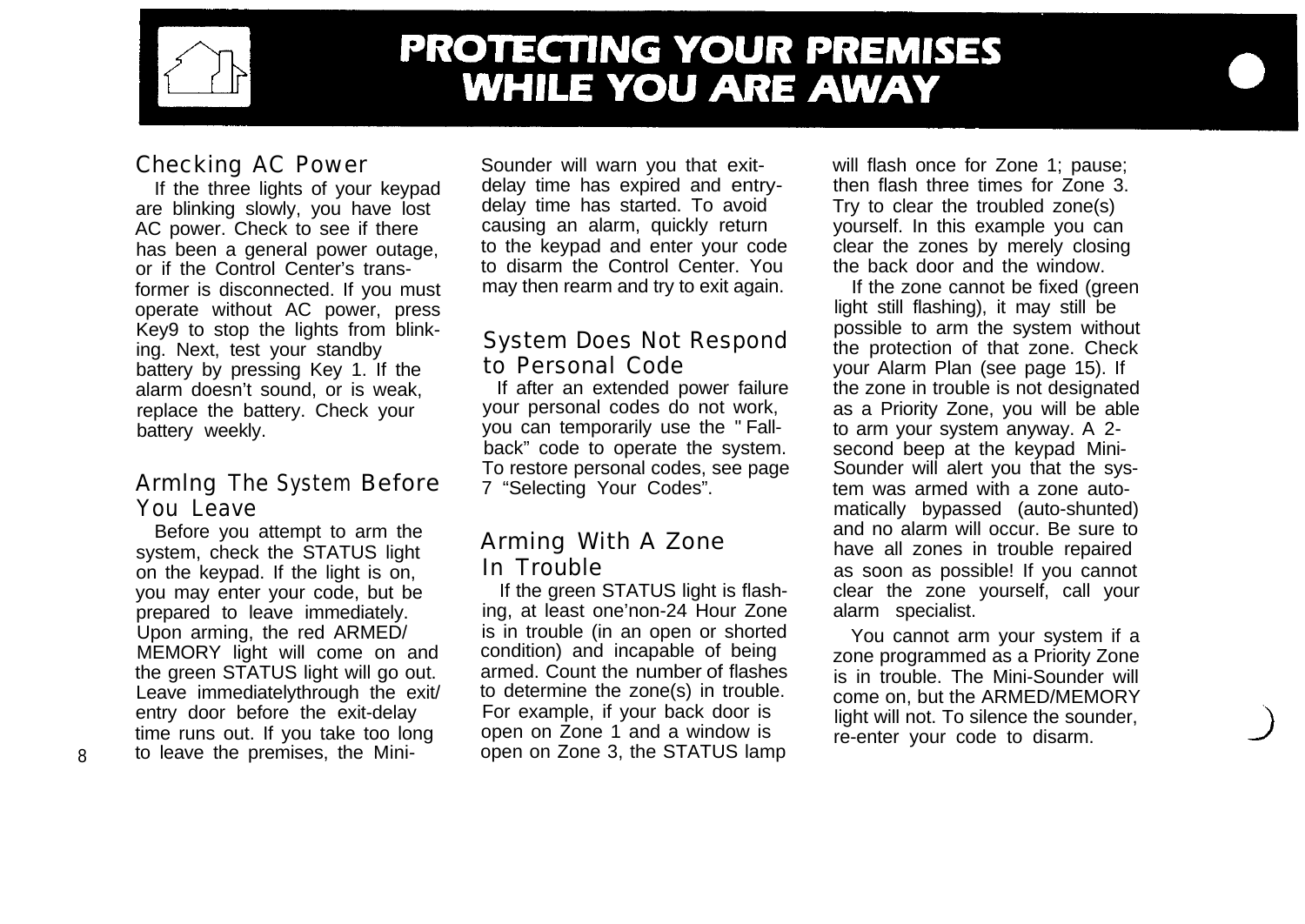

If trouble is encountered on a zone programmed as a Prioritywith-Bypass Zone however, enter your code to silence the Mini-Sounder and disarm; hold down Reset Key 9 until it beeps (this will bypass the alarm condition); then enter your code to rearm.

#### Disarming When You Return

When you enter through the exit/ entry door, the Mini-Sounder will come on during the entry period to remind you to disarm. Check the red ARMED/MEMORY light; if it is flashing, an alarm occurred while you were out. Using your code, disarm the system immediately during the entry period to prevent an alarm and to silence the Mini-Sounder.

*NOTE: If you enter the wrong code, you must wait at least 2 seconds before re-entering. If there was an extended power failure and your system does not respond to your correct* code, *enter your preprogrammed "Fallback" code to disarm. See page 8.*

To identify which zone(s) were violated, hold down Alarm History Key 2 until it beeps. The red ARMED/ MEMORY light will flash to indicate the last alarm condition. Count the number of flashes to determine which zone(s) require attention. *NOTE: If* an alarm occurredand the *red light did not flash, a 24 Hour Zone (see your Alarm Plan) was violated. The cause of the alarm must be determined and cleared before you can rearm your Control Center.*

#### Ambush Code (optlonal)

If an intruder forces you to disarm your system, enter your preprogrammed 1- or P-digit Ambush Code before your disarm code. This activates your Ambush Zone, which is usually programmed to send a silent alarm to a central station (optional feature). If your system is monitored by a central station, be sure to memorize your ambush code.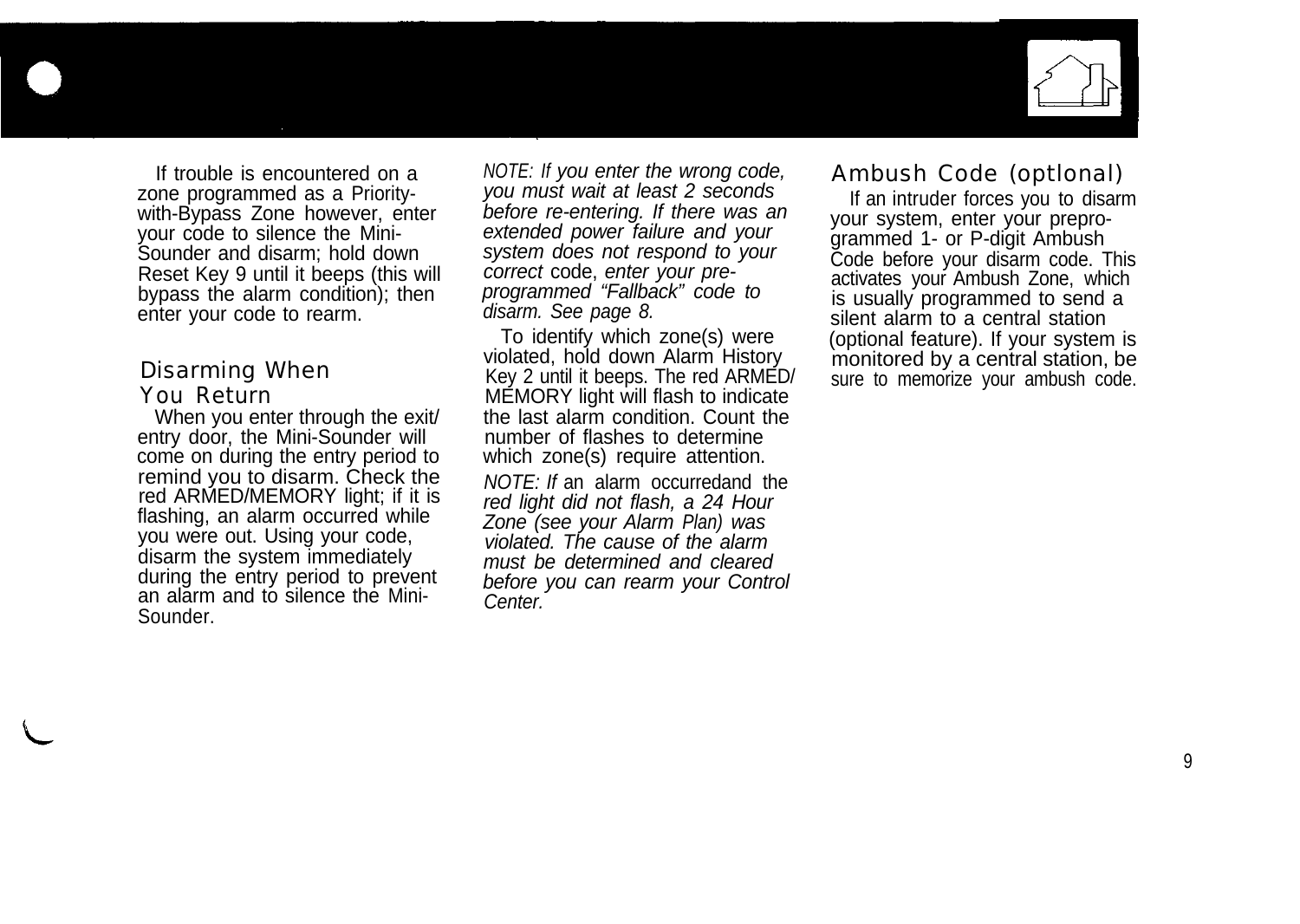

### **PROTECTING YOURSELF WHILE YOU ARE ON PREMISES**

### Arming Wlth Selective Zone Shunting<br>Your alarm specialist may have

opted for one or more zones that can be selectively shunted (removed) from the system. Since a shunted zone cannot cause an alarm, you may wish to use this feature to turn OFF the interior areas while arming, and keeping your perimeter zones (windows, doors, etc.) active.

To arm, check the green light to make sure no zone is in trouble. Press the shunt button ( labeled "S"), and then the number of the zone (1 through 6) you wish to shunt

Your alarm specialist may also have opted for interior zones to all be "group shunt" zone-s Shunt these zones simply by pressing the "S" key twice. The yellow shunt light will come ON whenever you shunt one or more zones. Enter your arm/

disarm code to arm your remaining zones. The green light will go OFF, and the red ARMED/MEMORY light will come ON. The yellow light will go OFF when you disarm again indicating that the shunted zones are no longer shunted.( Note: The shunt light does NOT come on when zones are auto-shunted.)

#### Arming With

Instant Protectlon Pressing key 4 (until you hear a beep) will cancel the exit/entry delay on the exit/entry zone when arming. The red ARMED/MEMORY light will flash rapidly to indicate this condition. If someone enters through the exit/entry zone, an alarm will sound immediately.

#### Panic Zone

To activate the panic zone, simultaneously press the two keys marked  $*$  and  $#$  on the Digit-Key keypad. The panic zone can be programmed to send a silent alarm to a central station. activate an audible alarm, or both.

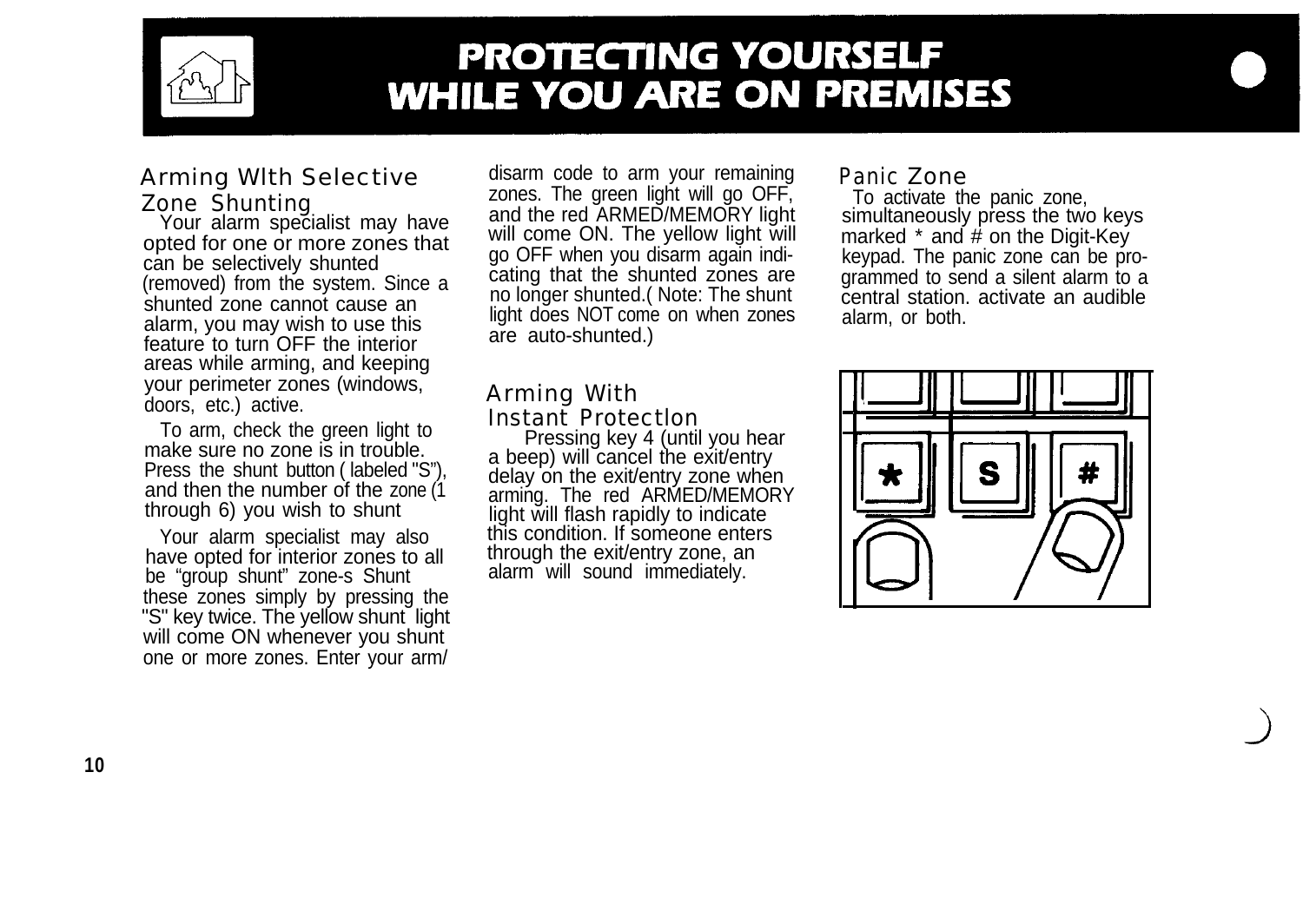### **USING** THE DIGITAL COMMUNICATOR

Your Alarm Specialist may have programmed your security system to be monitored by a central station. The built-in digital communicator can transmit emergency signals to the central station 24 hours a day.

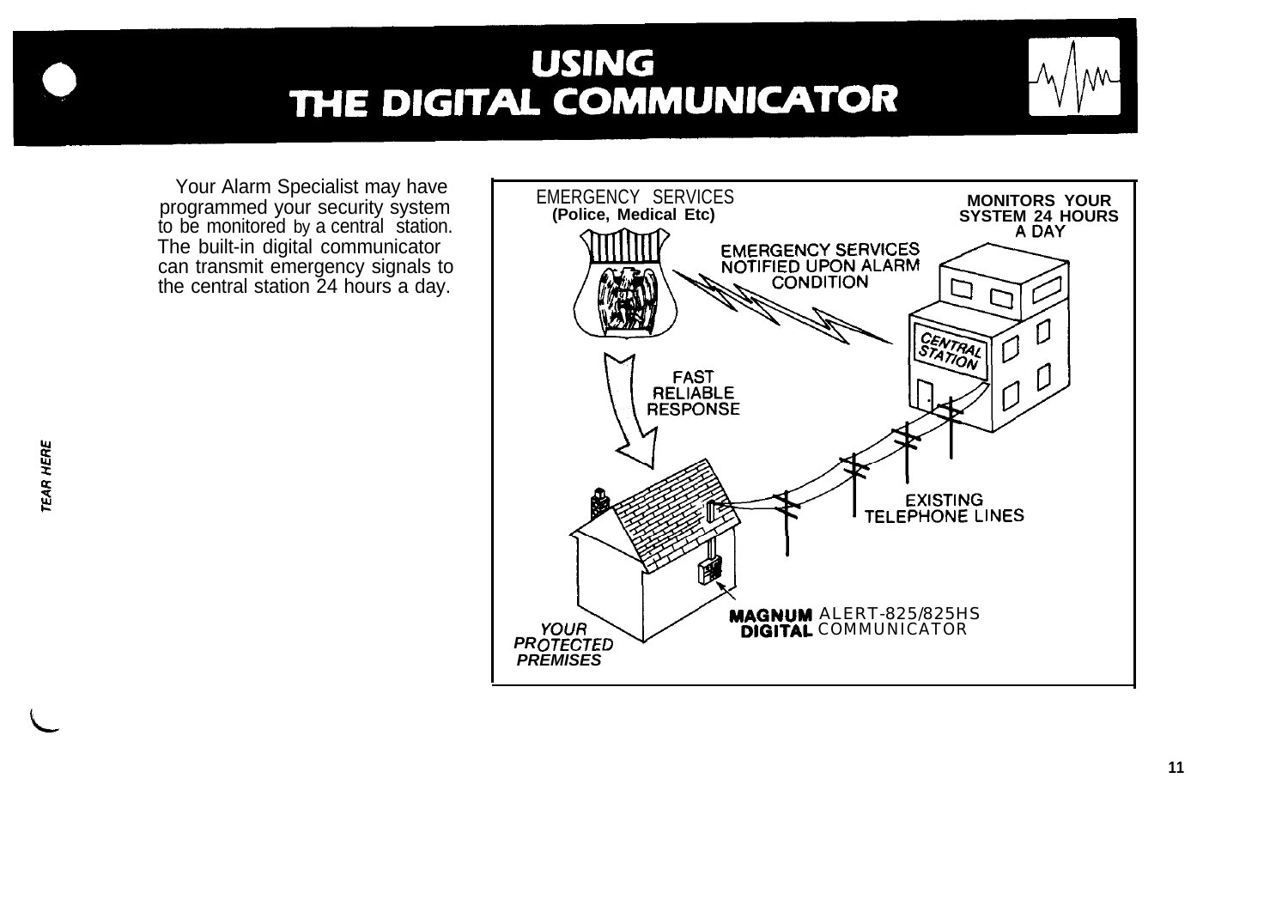

### **COMMUNICATOR FEATURES**

#### Abort Delay

Note which zones on your alarm plan have abort delay. This is a delay that enables you to reset the system before a zone condition report is sent to the central station. Non-24 hour zone reports are aborted by arming and then disarming. 24 hour zones, however, must first be repaired.

#### Opening and Closing Reporting

An optional feature that permits the central station to receive a signal each time the system is armed, disarmed or both (up to 4 individual users can be identified).

#### Central Station Rlngback

The central station will acknowledge the fact that you have armed your system by "ringing back" with a short beep from the Mini-Sounder. (This is an optional feature that sponds to closing reports only.)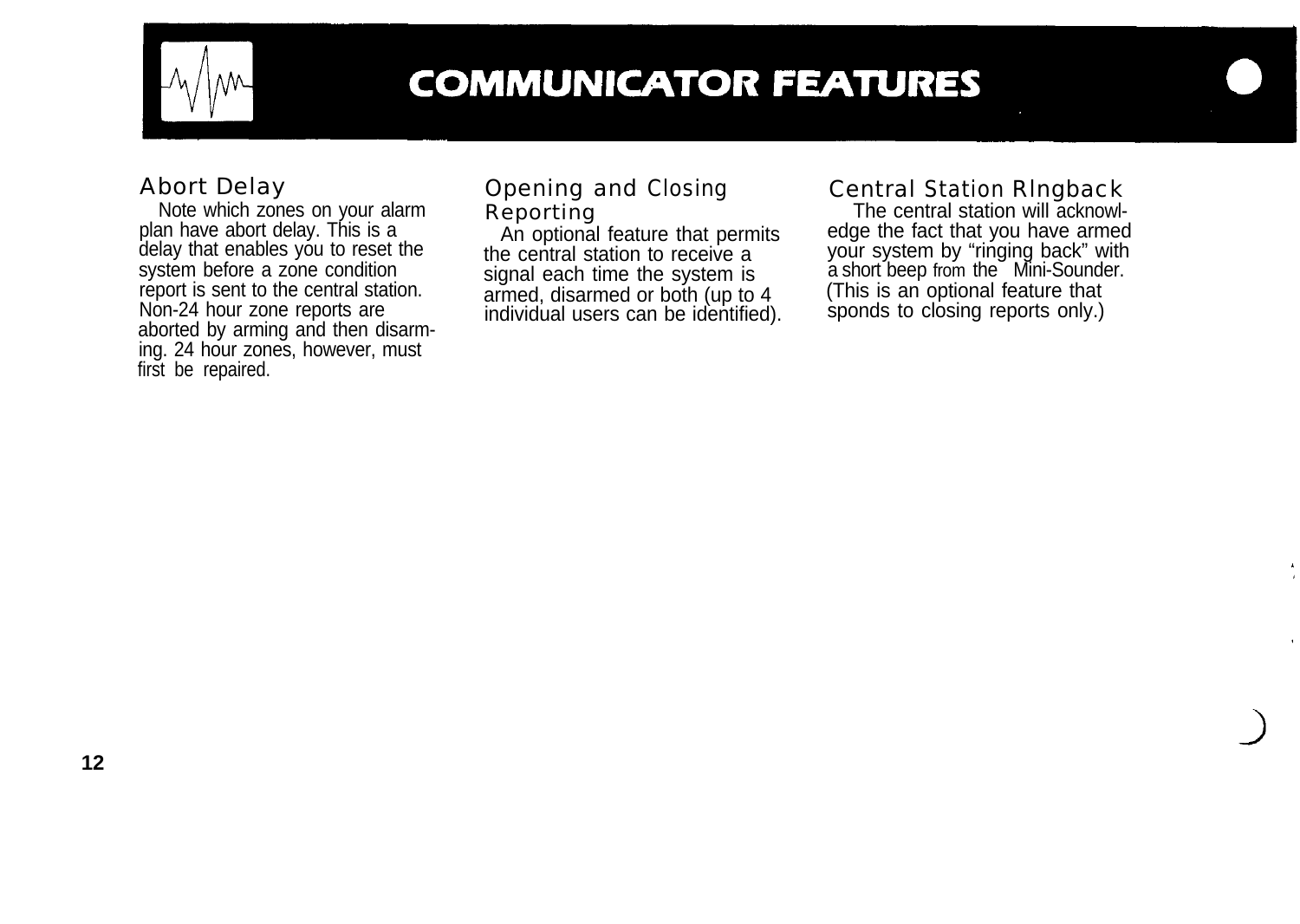### **FIRE PROTECTION**



The following information is applicable only where local ordinance permits use of your alarm Control Center for fire detection

#### Controlling Your Fire Circuit

If your alarm specialist installed smoke detectors or heat sensing thermostats, you have 24 hour fire protection. This optional Fire Protection Zone is always active, even though your system may be disarmed. An optional Fire Supervision and Indicator Station on the Control Center provides the following fire circuit controls.

#### AC Power Check

If the yellow AC light on the Fire Supervision and Indicator Station is off, the Control Center is not receiving AC power. Press the springloaded SILENCE & FIRE RESET switch to shut off the Mini-Sounder. Check lights to see if there is a

general power outage. If there is, you will be operating from your standby battery. When AC power is restored. the Mini-Sounder will come back on. Press the springloaded switch again to silence the Mini-Sounder.

#### Fire-Zone Check

The Mini-Sounder on the Fire Supervision and Indicator Station signals a problem on the Fire Zone. Press the spring-loaded SILENCE 8 FIRE RESET switch to shut off the Mini-Sounder. The red TROUBLE light will come on until the Fire Zone is cleared. When the zone is restored, the Mini-Sounder will signal again to indicate that the Fire Zone is functional. Press the SILENCE & FIRE RESET switch once again to turn off the Mini-Sounder.

#### Fire-Detector Reset

After a fire alarm, the red FIRE ALARM light will be on. Press the SILENCE & FIRE RESET switch to clear the smoke detectors.

#### Alarm/Battery Test

The fire alarm bell/siren and standby battery should be tested weekly. Disarm the Control Center. Push the BATTERY & BELL TEST switch down and listen to the bell/ siren. If the alarm sounds weak, the battery is faulty. Call for service.

#### Would You Like More Safety Informatlon?

For information on home fire detection, burn safety, and home fire safety, contact the National Fire Protection Association, Public Affairs Dept.05A, Battetymarch Plaza, Quincy, MA 02269.

If there is no Fire Supervision and Indicator Station on your Control Center and your Fire Zone uses smoke detectors, have your alarm specialist show you and explain the switch he has installed for resetting the smoke detectors after an alarm. **13**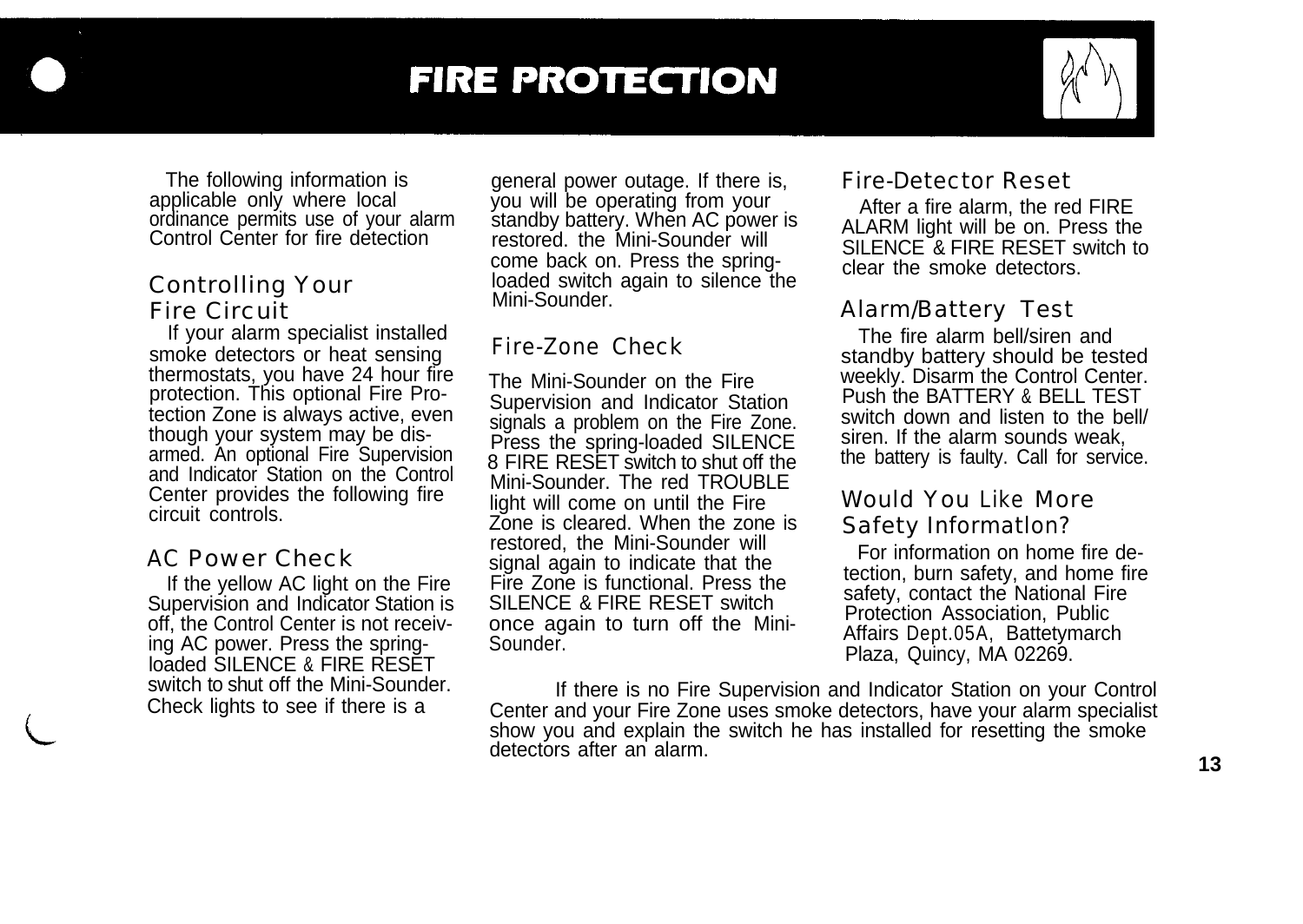

## PREPARING AN ESCAPE PLAN

Even with the most advanced fire alarm system, adequate protection requires an escape plan. To prepare your plan:

Draw floorplans of your building. Show two exits - a front or back door and a window from each room. (Make sure the window works. You may need a special fire escape ladder if the window is high up.) Write down your outside meeting place.

#### Family Rehearsal

Rehearse each of the following activities:

- 1) Everyone in their room with the doors closed.
- 2) One person sound the alarm.
- 3) Each person tests his door.
- 4) Pretend the door is hot and use the alternate escape exit.
- 5) Everyone meet outdoors at the assigned spot.



### IMPORTANT - Read Carefully

Discuss these escape procedures with those who use the building.

1) In a residence, sleep with the bedroom doorclosed. A closed door will hold back deadly smoke while you escape.

2) When thefirealarm signals, escape quickly. Do not stop to pack

3) Test the door. If it is hot, use your alternate route through the window. If the door is cool, brace your shoulder against it and open it cautiously. Be ready to slam the door if smoke or heat rush in. Crawl through smoke, holding your breath. Close the doors again on leaving to helppreventthefirefromspreading

4) Go to your specific outdoor meeting place so you can see that everyone is safe.

5) Assign someone to make sure nobody returns to the burning building.

6) Call the fire department from a neighbor's telephone.